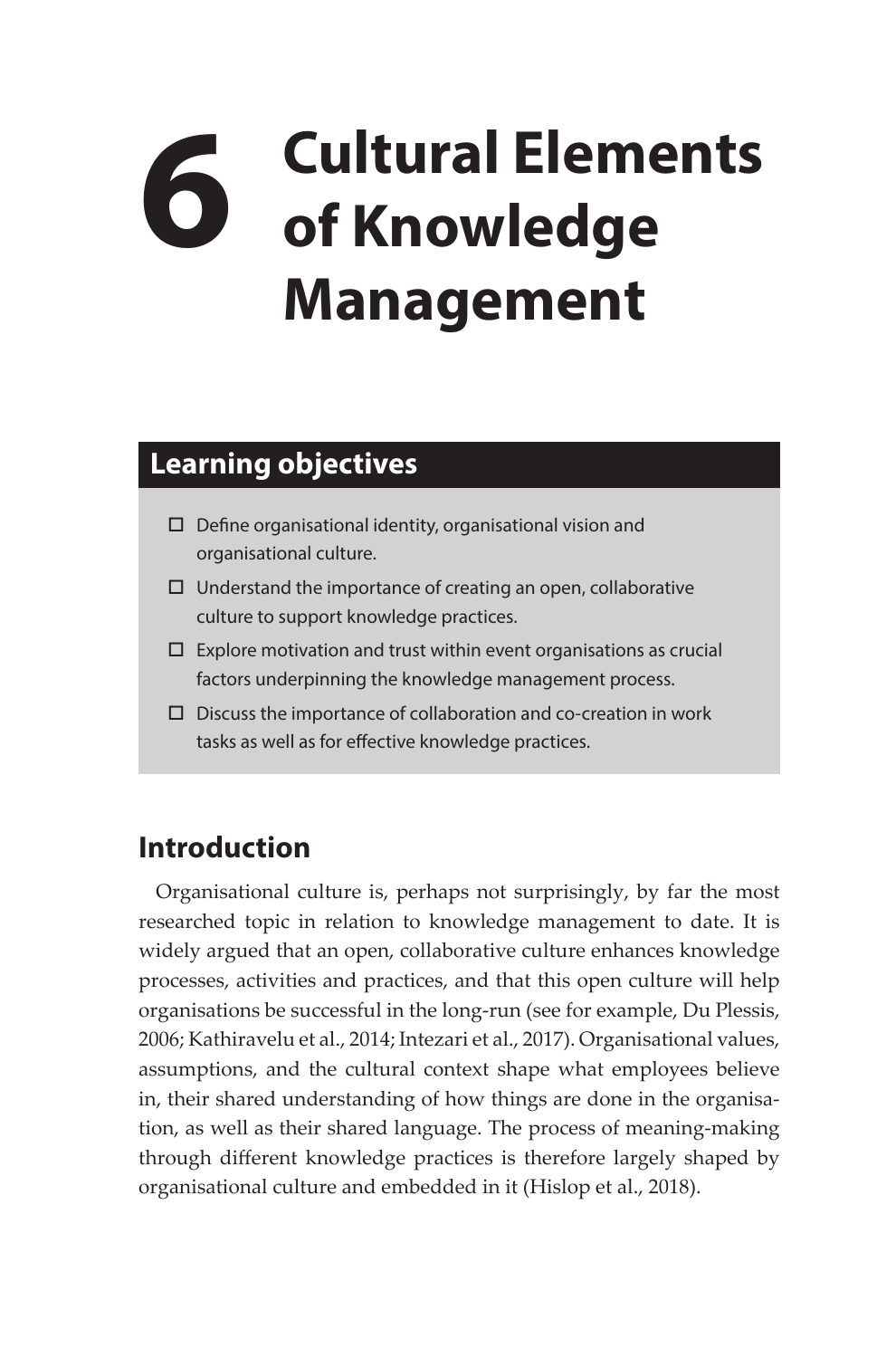In the wider knowledge management literature, there are five characteristics of an organisational culture that have been identified as contributing to and facilitating knowledge activities and practices (Donate & Guadamillas, 2011; O'Dell & Hubert, 2011):

- Knowledge sharing is regarded as the norm within the organisation;
- Staff members have a strong sense of organisational identity;
- ◆ There is a high level of trust and respect between staff members;
- Organisational processes are regarded as fair and transparent; and
- Staff members have a high level of trust in management.

Based on these assumptions, this chapter builds on some of the structural elements of knowledge management highlighted in Chapter 5, but provides a more in-depth discussion of the cultural context within which they are performed and practised. For example, when recruiting and selecting employees, it is important to take their background, values and assumptions into account and to see whether these match the organisation's vision and values. If this is the case, then new employees will be more likely to positively contribute to the organisation's culture and identity, and they will be able to more effectively practise knowledge management (Hislop et al., 2018). The chapter starts with a discussion of organisational identity and critically explores how employees identify with an organisation. This will naturally lead into a section on organisational culture, where beliefs, values, and behaviours shared by all employees in an organisation can also positively contribute to their ways of working, their shared understanding, and shared processes of meaning-making. The second part of the chapter then more specifically highlights motivation and trust in event organisations, as well as collaboration and co-creation when engaging in knowledge practices, which all tend to be higher in open organisational cultures and therefore positively contribute to knowledge management (Du Plessis, 2006).

## **Organisational identity**

Ashforth et al. (2008) maintained that identity is relational and is constituted through organisational members' ways of identifying with the organisation. By stating that 'I am a member of the organisation and it is important to me', people feel positively about their membership